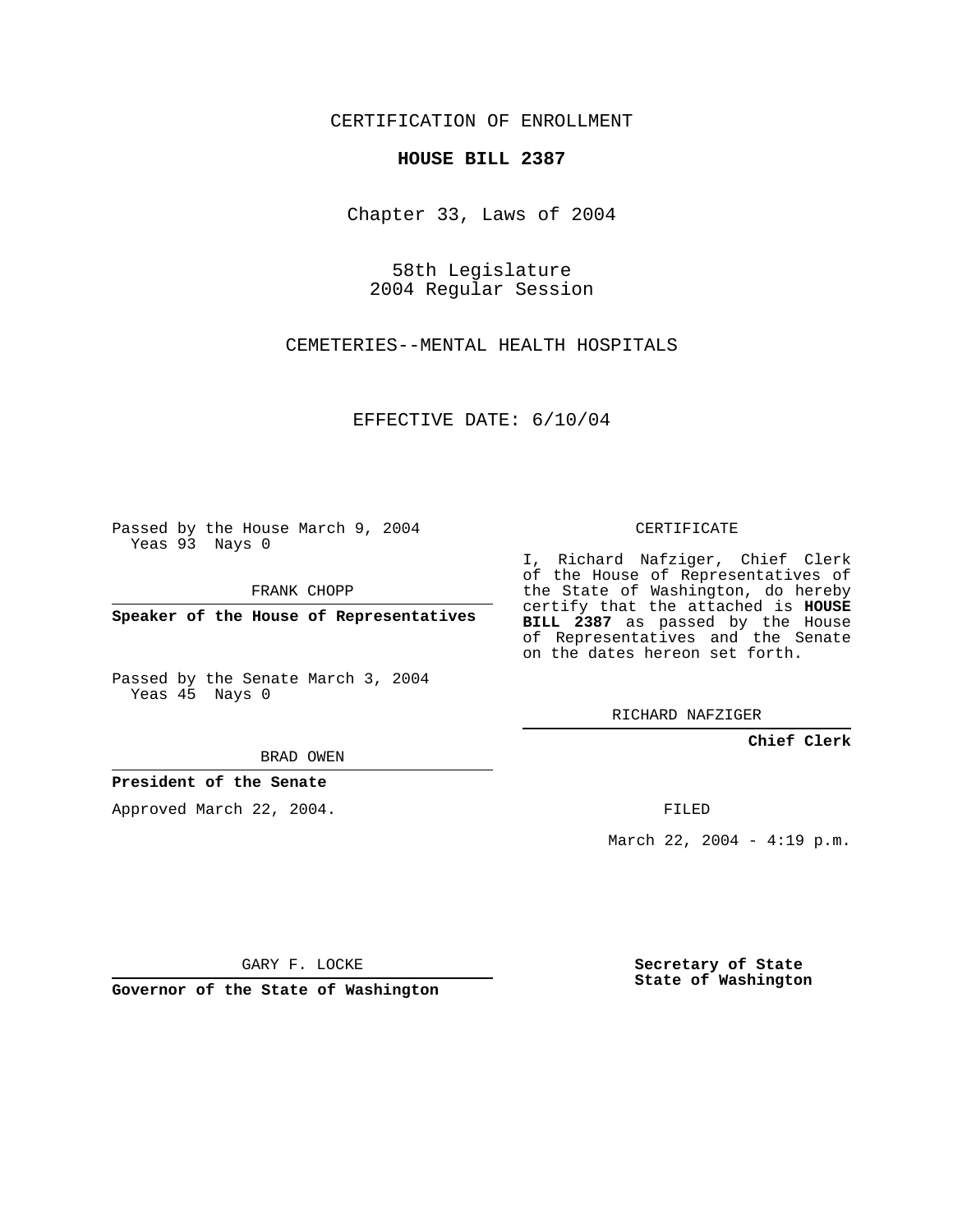## **HOUSE BILL 2387** \_\_\_\_\_\_\_\_\_\_\_\_\_\_\_\_\_\_\_\_\_\_\_\_\_\_\_\_\_\_\_\_\_\_\_\_\_\_\_\_\_\_\_\_\_

\_\_\_\_\_\_\_\_\_\_\_\_\_\_\_\_\_\_\_\_\_\_\_\_\_\_\_\_\_\_\_\_\_\_\_\_\_\_\_\_\_\_\_\_\_

## AS AMENDED BY THE SENATE

Passed Legislature - 2004 Regular Session

## **State of Washington 58th Legislature 2004 Regular Session**

**By** Representatives Carrell, Talcott, Bush, Lantz, Cox, Pearson, McMahan, Kristiansen, Mielke, Boldt, Morrell, Orcutt and Ahern

Read first time 01/13/2004. Referred to Committee on Health Care.

 AN ACT Relating to the release of patient records for the purpose of restoring state mental health hospital cemeteries; reenacting and amending RCW 71.05.390; and creating a new section.

BE IT ENACTED BY THE LEGISLATURE OF THE STATE OF WASHINGTON:

 NEW SECTION. **Sec. 1.** The legislature finds that social stigmas surrounding mental illness have prevented patients buried in the state hospital cemeteries from being properly memorialized. From 1887 to 1953, the state buried many of the patients who died while in residence at the three state hospitals on hospital grounds. In order to honor these patients, the legislature intends that the state be allowed to release records necessary to appropriately mark their resting place.

 **Sec. 2.** RCW 71.05.390 and 2000 c 94 s 9, 2000 c 75 s 6, and 2000 c 74 s 7 are each reenacted and amended to read as follows:

 Except as provided in this section, the fact of admission and all information and records compiled, obtained, or maintained in the course of providing services to either voluntary or involuntary recipients of services at public or private agencies shall be confidential.

Information and records may be disclosed only: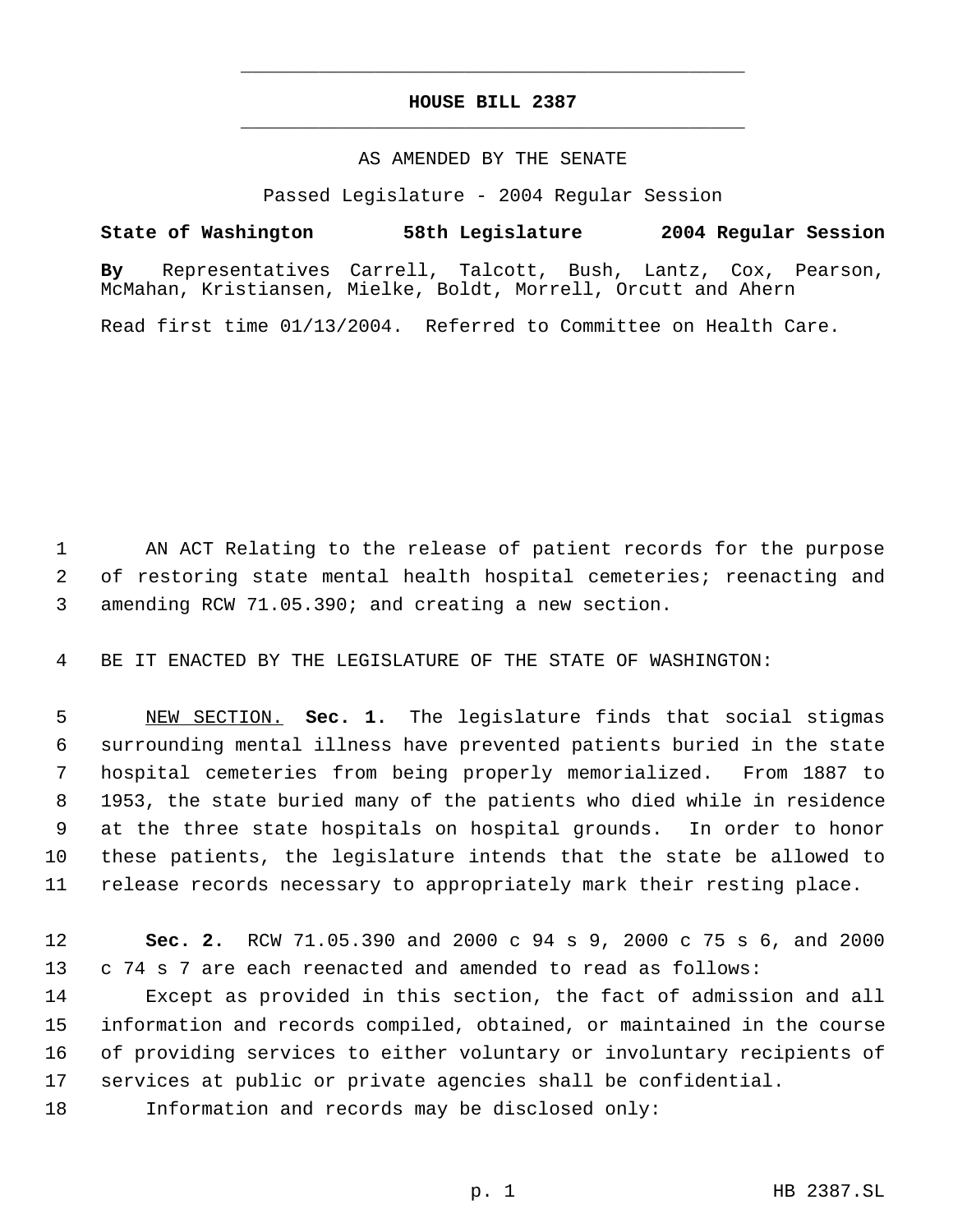(1) In communications between qualified professional persons to meet the requirements of this chapter, in the provision of services or appropriate referrals, or in the course of guardianship proceedings. The consent of the patient, or his or her guardian, shall be obtained before information or records may be disclosed by a professional person employed by a facility unless provided to a professional person: (a) Employed by the facility; (b) who has medical responsibility for the patient's care; (c) who is a county designated mental health professional; (d) who is providing services under chapter 71.24 RCW; (e) who is employed by a state or local correctional facility where the person is confined; or (f) who is providing evaluation, treatment, or follow-up services under chapter 10.77 RCW.

 (2) When the communications regard the special needs of a patient and the necessary circumstances giving rise to such needs and the disclosure is made by a facility providing outpatient services to the operator of a care facility in which the patient resides.

 (3) When the person receiving services, or his or her guardian, designates persons to whom information or records may be released, or if the person is a minor, when his or her parents make such designation.

 (4) To the extent necessary for a recipient to make a claim, or for a claim to be made on behalf of a recipient for aid, insurance, or medical assistance to which he or she may be entitled.

 (5) For either program evaluation or research, or both: PROVIDED, That the secretary adopts rules for the conduct of the evaluation or research, or both. Such rules shall include, but need not be limited to, the requirement that all evaluators and researchers must sign an oath of confidentiality substantially as follows:

 "As a condition of conducting evaluation or research concerning persons who have received services from (fill in the facility, agency, or person) I, . . . . . . . . ., agree not to divulge, publish, or otherwise make known to unauthorized persons or the public any information obtained in the course of such evaluation or research regarding persons who have received services such that the person who received such services is identifiable.

 I recognize that unauthorized release of confidential information may subject me to civil liability under the provisions of state law.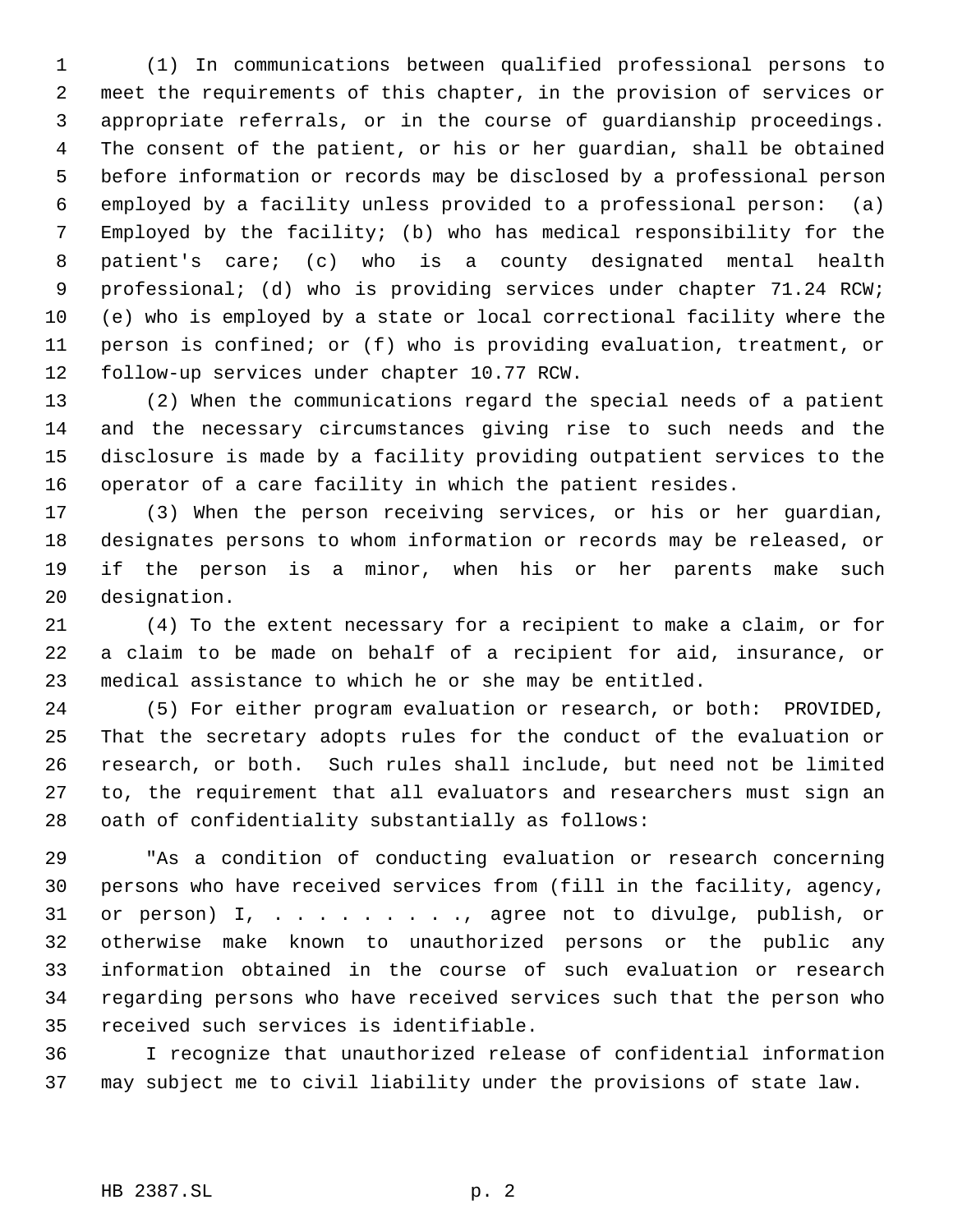/s/ . . . . . . . . . . . . . . . . . . . . "

 (6) To the courts as necessary to the administration of this chapter or to a court ordering an evaluation or treatment under chapter 10.77 RCW solely for the purpose of preventing the entry of any evaluation or treatment order that is inconsistent with any order entered under this chapter.

 (7) To law enforcement officers, public health officers, or personnel of the department of corrections or the indeterminate sentence review board for persons who are the subject of the records and who are committed to the custody of the department of corrections or indeterminate sentence review board which information or records are necessary to carry out the responsibilities of their office. Except for dissemination of information released pursuant to RCW 71.05.425 and 4.24.550, regarding persons committed under this chapter under RCW 71.05.280(3) and 71.05.320(2)(c) after dismissal of a sex offense as defined in RCW 9.94A.030, the extent of information that may be released is limited as follows:

 (a) Only the fact, place, and date of involuntary commitment, the fact and date of discharge or release, and the last known address shall 20 be disclosed upon request; and

 (b) The law enforcement and public health officers or personnel of the department of corrections or indeterminate sentence review board shall be obligated to keep such information confidential in accordance with this chapter; and

 (c) Additional information shall be disclosed only after giving notice to said person and his or her counsel and upon a showing of clear, cogent, and convincing evidence that such information is necessary and that appropriate safeguards for strict confidentiality are and will be maintained. However, in the event the said person has escaped from custody, said notice prior to disclosure is not necessary and that the facility from which the person escaped shall include an evaluation as to whether the person is of danger to persons or property and has a propensity toward violence.

(8) To the attorney of the detained person.

 (9) To the prosecuting attorney as necessary to carry out the responsibilities of the office under RCW 71.05.330(2) and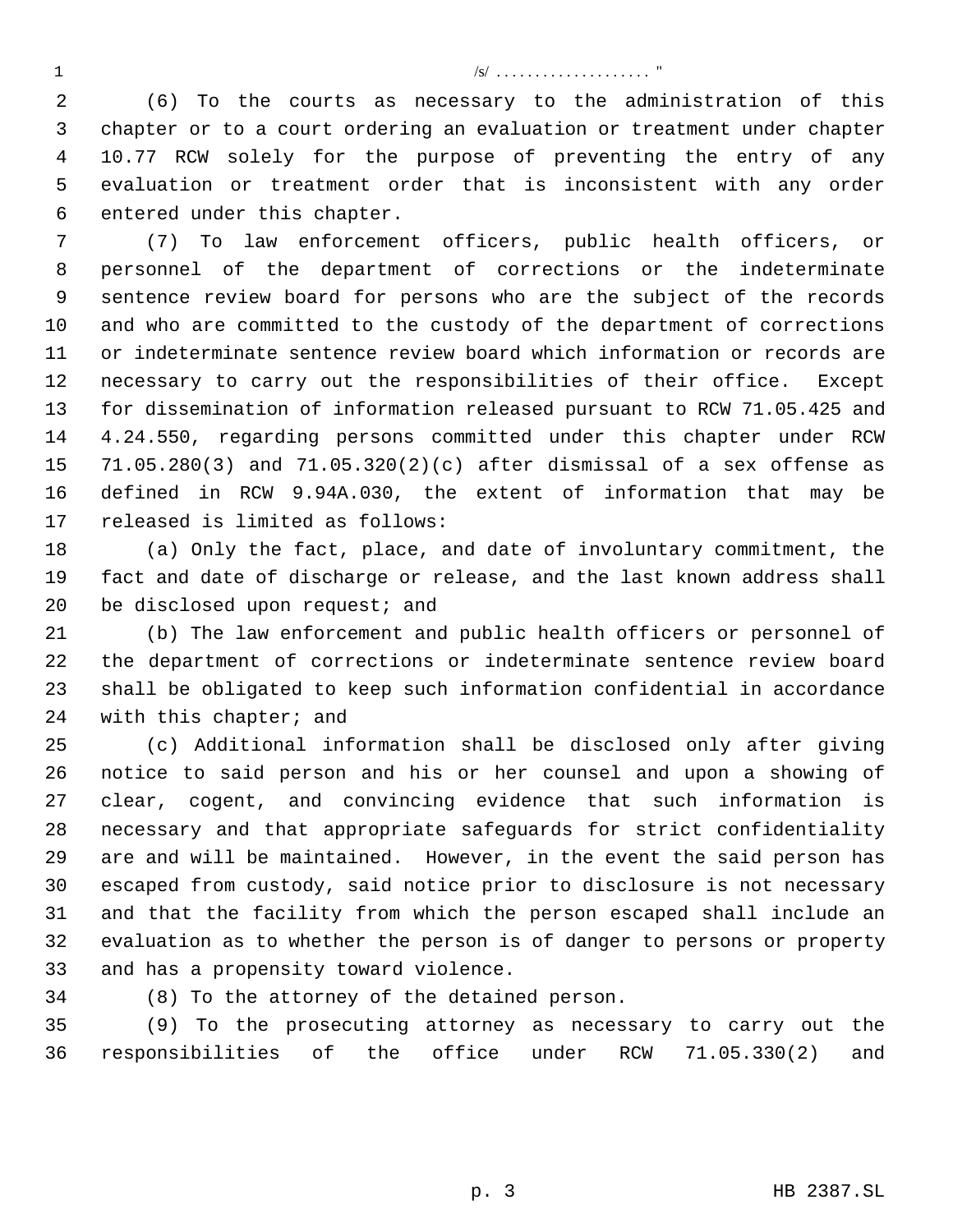71.05.340(1)(b) and 71.05.335. The prosecutor shall be provided access to records regarding the committed person's treatment and prognosis, medication, behavior problems, and other records relevant to the issue of whether treatment less restrictive than inpatient treatment is in the best interest of the committed person or others. Information shall be disclosed only after giving notice to the committed person and the person's counsel.

 (10) To appropriate law enforcement agencies and to a person, when the identity of the person is known to the public or private agency, whose health and safety has been threatened, or who is known to have been repeatedly harassed, by the patient. The person may designate a representative to receive the disclosure. The disclosure shall be made by the professional person in charge of the public or private agency or his or her designee and shall include the dates of commitment, admission, discharge, or release, authorized or unauthorized absence from the agency's facility, and only such other information that is pertinent to the threat or harassment. The decision to disclose or not shall not result in civil liability for the agency or its employees so long as the decision was reached in good faith and without gross negligence.

 (11) To appropriate law enforcement agencies, upon request, all necessary and relevant information in the event of a crisis or emergent situation that poses a significant and imminent risk to the public. The decision to disclose or not shall not result in civil liability for the mental health service provider or its employees so long as the decision was reached in good faith and without gross negligence.

 (12) To the persons designated in RCW 71.05.425 for the purposes described in that section.

 (13) Civil liability and immunity for the release of information about a particular person who is committed to the department under RCW 71.05.280(3) and 71.05.320(2)(c) after dismissal of a sex offense as defined in RCW 9.94A.030, is governed by RCW 4.24.550.

 (14) To a patient's next of kin, guardian, or conservator, if any, in the event of death, as provided in RCW 71.05.400.

 (15) To the department of health for the purposes of determining compliance with state or federal licensure, certification, or registration rules or laws. However, the information and records